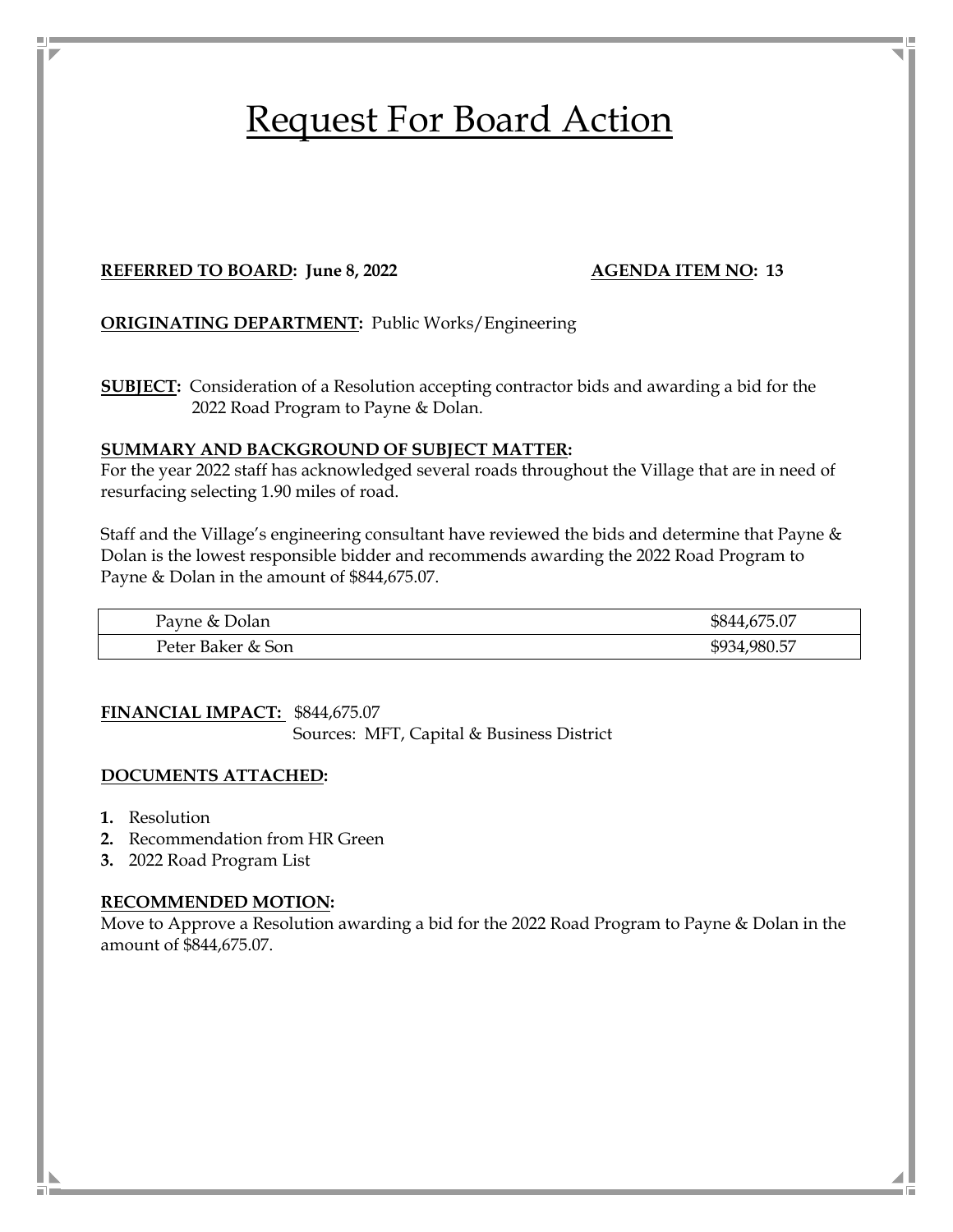## **RESOLUTION 22 - \_\_\_\_\_**

### **A RESOLUTION AWARDING THE BID FOR THE 2022 ROAD PROGRAM TO PAYNE & DOLAN IN THE AMOUNT OF \$844,675.07**

**WHEREAS,** the Village of Antioch, Lake County, Illinois (the "Village") is a duly organized and existing municipality created under the provisions of the laws of the State of Illinois, and

**WHEREAS,** an engineer's estimate of cost for the project was estimated at \$767,626.20

**WHEREAS,** bids for the 2022 Road Program were publicly opened May 25, 2022 at 11:00 am; and

**WHEREAS,** bids were received from Payne and Dolan and Peter Baker & Son Co.; and

**WHEREAS,** the lowest responsible bidder was Payne & Dolan in the amount of \$844,675.07 and

**WHEREAS,** HR Green Consultants have reviewed the bids and given recommendation for award of bid to Payne & Dolan;

**NOW, THEREFORE, BE IT HEREBY RESOLVED BY THE MAYOR AND VILLAGE BOARD OF TRUSTEES OF THE VILLAGE OF ANTIOCH, LAKE COUNTY, ILLINOIS,**  AUTHORIZING THE VILLAGE ADMINISTRATOR TO EXECUTE A CONTRACT WITH PAYNE & DOLAN IN THE AMOUNT OF \$844,675.07 FOR THE 2022 ROAD PROGRAM.

**ADOPTED** by the Mayor and Village Board of Trustees of the Village of Antioch, Lake County, Illinois, on this  $8<sup>th</sup>$  day of June 2022.

**APPROVED** this 8th day of June 2022.

AYES: NAYS: ABSENT:

Scott J. Gartner, Mayor

ATTEST:

 $\overline{a}$ 

Lori K. Romine, Village Clerk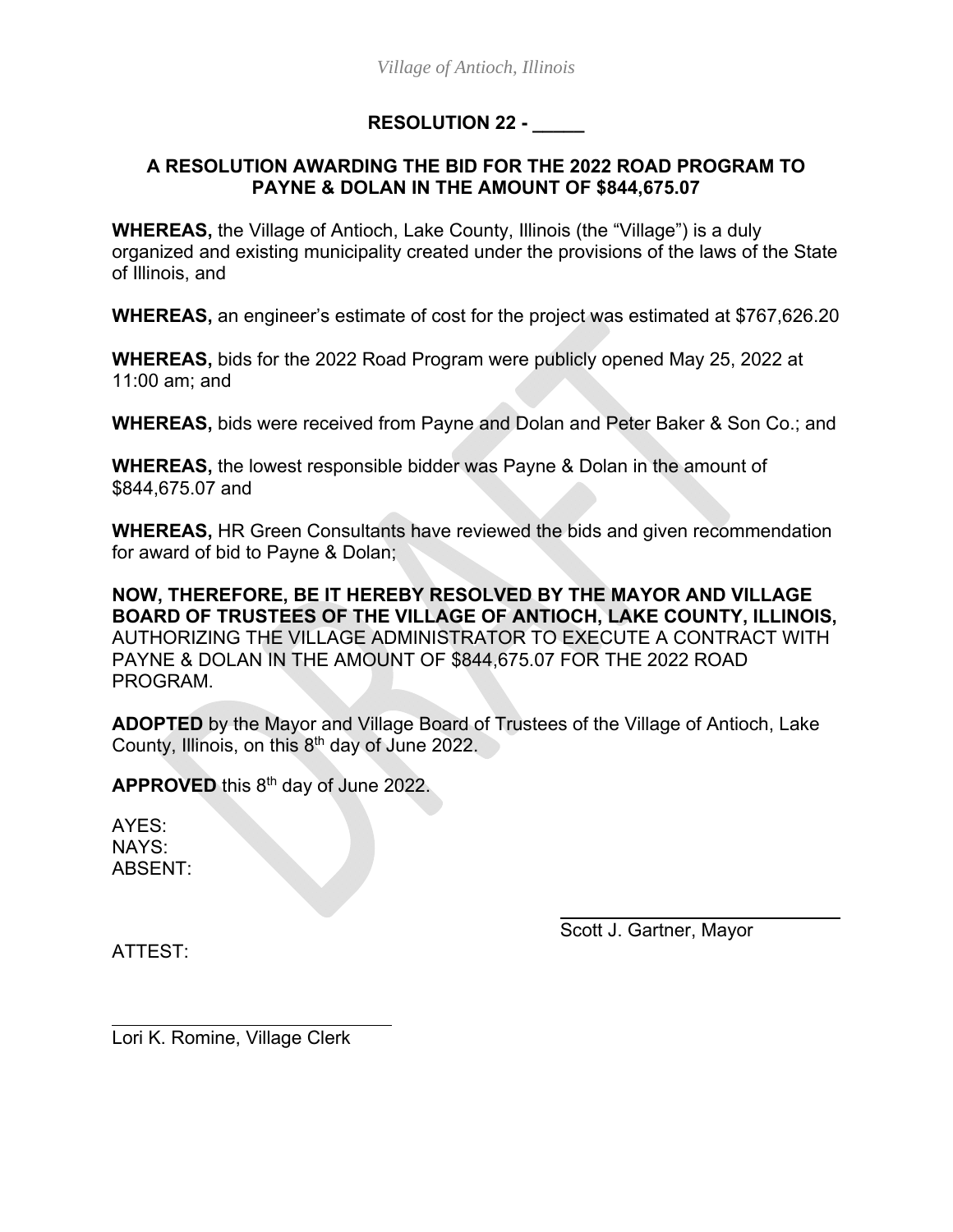

1391 Corporate Drive | Suite 203 | McHenry, IL 60050 **Main** 815.385.1778 **+ Fax** 815.385.1781

**H R GR E E N . C O M**

May 26, 2022

Mr. James Keim, Village Administrator Village of Antioch 874 Main Street Antioch, Illinois 60002

RE: Village of Antioch 2022 Resurfacing Project - Bid Tabulation and Letter of Recommendation HR Green Job No. 220650

Dear Mr. Keim:

The Village of Antioch received two (2) bid proposals for the 2022 Resurfacing Project at the bid opening on May 25, 2022. The bids ranged in price from a low bid of \$844,675.07 submitted by Payne & Dolan to a high bid of \$934,980.57 submitted by Peter Baker & Son; and represents competitive pricing for work of this nature. See the attached bid tabulation for further information.

We have analyzed the bid documents and checked them for accuracy and find Payne & Dolan, Inc. of Antioch, Illinois to be the lowest qualified bidder. HR Green, Inc. recommends award of the contract to Payne & Dolan, Inc. in the amount of \$844,675.07. As with all unit price contracts, the final project amount will be determined after completion of the work.

Please let me know if you have any questions or need any additional information.

Sincerely,

**HR GREEN, INC**

Abram Chaudhy

**Akram Chaudhry, P.E.** Vice President

AC/bh

Attachment

J:\2022\220650\Corr\ltr-rec-052622-ac.docx